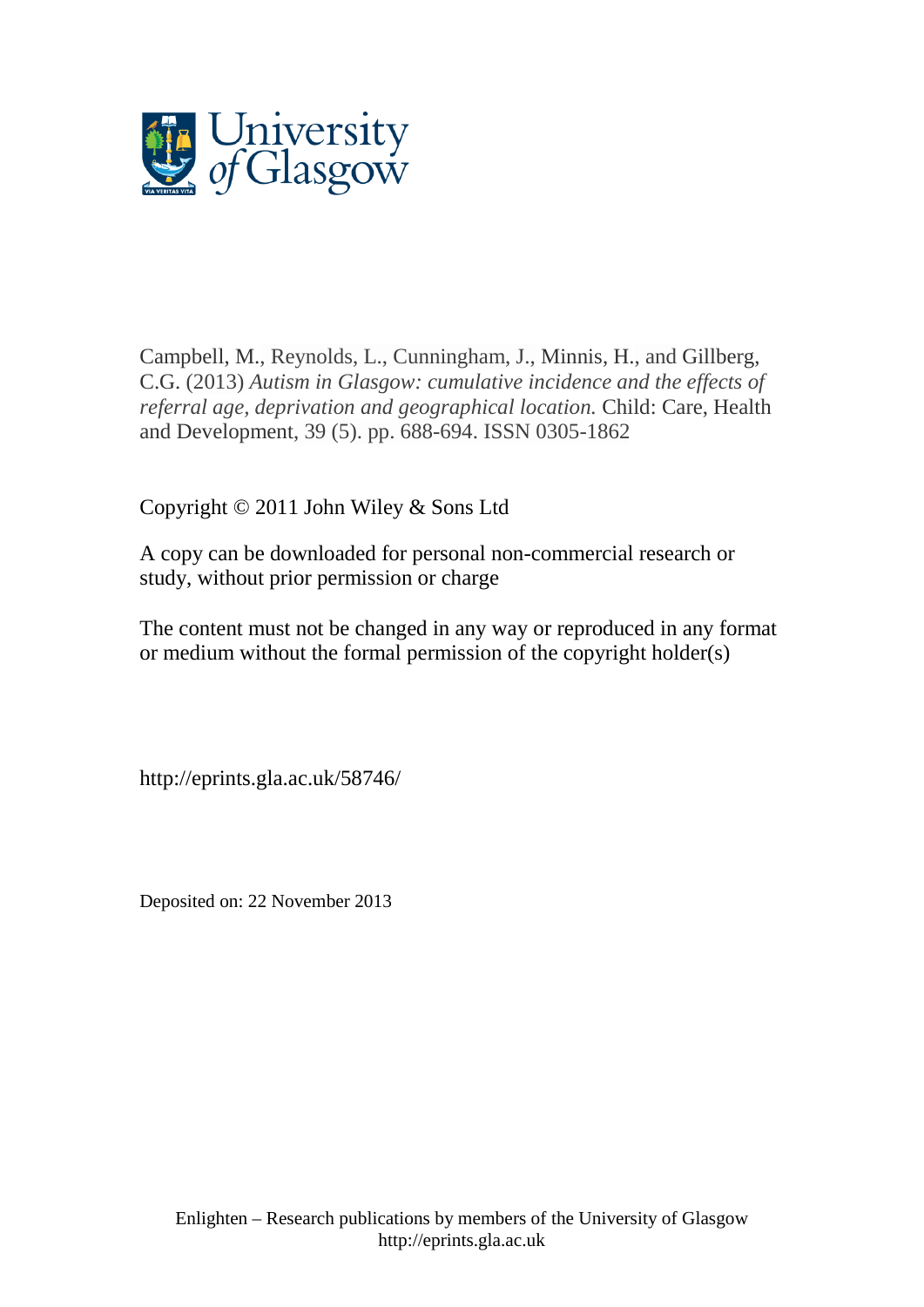Campbell, M., Reynolds, L., Cunningham, J., Minnis, H. and Gillberg, C. (2013) Autism in Glasgow: Referrals to Glasgow cumulative incidence and the effects of referral age, deprivation and geographic location. Child: Care Health and Development. 39(5) 688-694

## **Abstract**

*Background:* Referrals to the Greater Glasgow Community Autism Team (CAT) made before the child's 6<sup>th</sup> birthday were analysed to obtain an estimation of the proportion of children in Greater Glasgow with childhood autism and investigate whether there were any variations in diagnosis rates, or in age at referral and diagnosis, depending on deprivation or geographical location.

*Methods:* An analysis was made of the database recording referrals to Greater Glasgow CAT, between 2004 and 2007 inclusive, of children referred by age 6 years, comprising 584 cases. Cumulative incidence was calculated for childhood autism. Ages at referral and diagnosis were also analysed.

*Results:* For this subset of children, there were 246 diagnosed cases of childhood autism, a cumulative incidence from 2004 until 2007 of 11.1 per year per 10,000 children aged 0-6 years. Of children with an eventual diagnosis of autism by age 6, 72% were referred by the age of 4 years. Deprivation was not found to have an association with diagnostic or referral rates, however, there was geographical variation in the cumulative incidence of autism.

*Conclusion:* Given that the populations were not known to differ in any manner that would lead to a true variation, the geographical variation in the cumulative incidence of autism in children up to 6 years in Greater Glasgow observed in this study is likely to represent differences in the care pathway between areas. Reasons for the variation are being explored.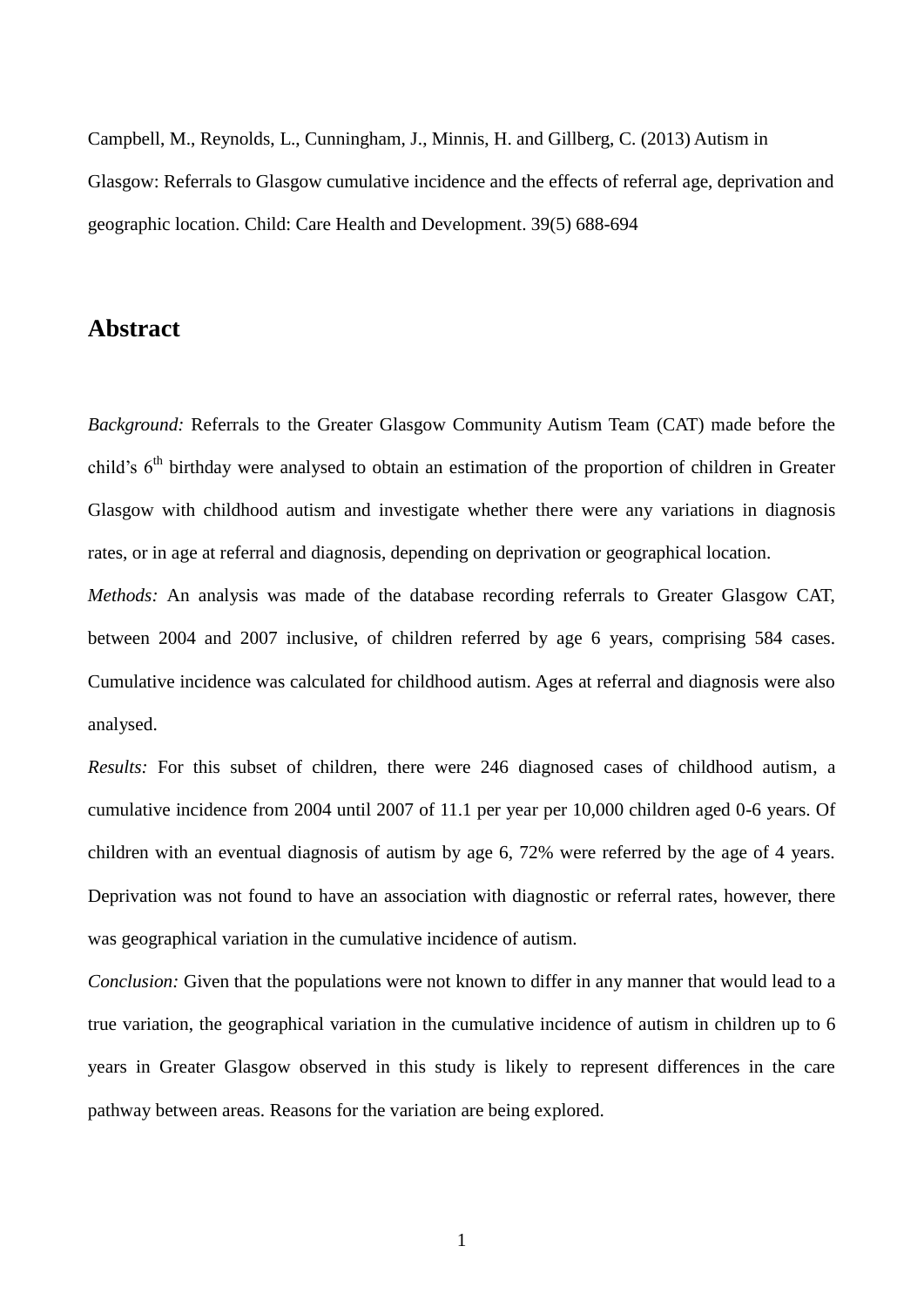# **Introduction**

A recent systematic review estimated an average prevalence of childhood or typical autism (henceforth referred to as autism) at 20.6 per 10,000 (Fombonne 2009). Prevalence of typical autism has been significantly associated with: diagnostic criteria (over time diagnostic criteria have changed); age of the children screened; and study location (Williams *et al.* 2006). Highest rates are found in studies using active case ascertainment, with one such study estimating a prevalence of autism as 38.9 per 10,000 in South Thames UK (Baird *et al.* 2006). A prospective study of children in the South Wales valleys found prevalence of autism to be 12.7 per 10,000 (Latif & Williams 2007). In Scotland, a capture-recapture method was used to estimate prevalence of all pervasive developmental disorders in Lothian at 44.2 per 10,000 in children aged up to 15 years (Harrison *et al.* 2006).The study did not provide an estimate specifically for the subcategory of autism.

There is evidence that autism can be confidently diagnosed in children under the age of three years (Charman *et al.* 2005; Cox *et al.* 2005; Stone *et al.* 1999). While several studies find no association between socioeconomic status and incidence of autism (De Giacomo & Fombonne 1998; Larsson *et al.* 2005), others do find such a link (Croen *et al.* 2002; Durkin *et al.* 2010) and diagnosis may be more likely to be delayed in deprived circumstances. In a prevalence study of all autism spectrum disorders (ASD), children with a previous diagnosis plus those at risk of being an undetected case were screened for autism and ASD. Within the group of children with a statement of special educational needs and now an ASD, the 32% of those children with a parent who had completed secondary education were 5.0 times more likely to have a previously established ASD diagnosis than those whose parents were less educated (Baird *et al.* 2006).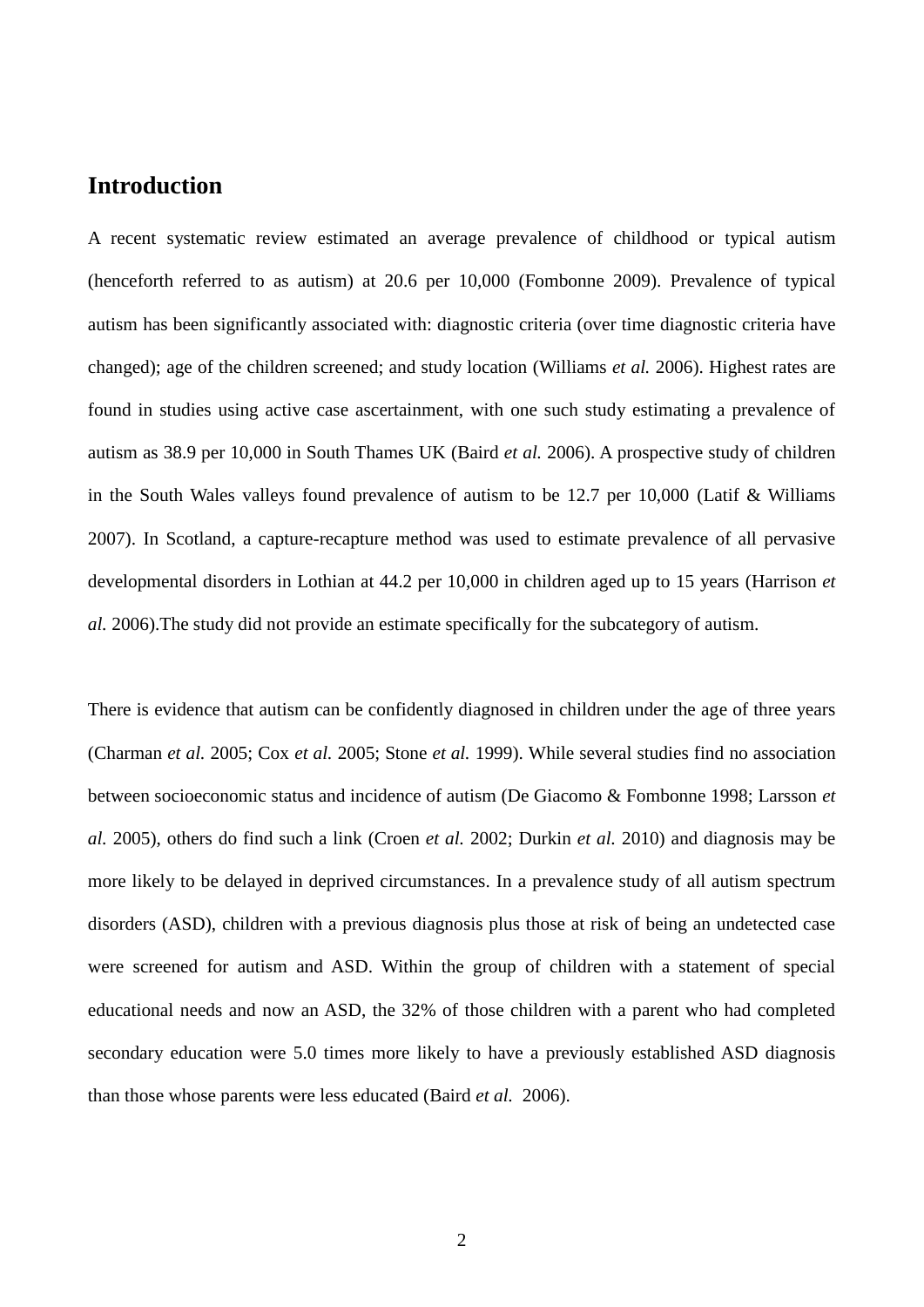Greater Glasgow includes some of the areas of greatest deprivation in the whole of the UK, but also some areas of significant affluence (Scottish Executive 2005a; Scottish Government 2010). The present study is part of a service evaluation looking at the diagnostic process for children with childhood autism and autism spectrum disorders in Greater Glasgow. This paper focuses on childhood autism as defined by World Health Organisation ICD-10 (International Classification of Diseases, 10th revision). The study aimed to discover the age at which children in Greater Glasgow were being diagnosed with autism and whether there was any variation in age of diagnosis depending on socio-economic or demographic circumstances, or on the structure of services locally. In particular, we sought to determine whether lower than expected numbers were accessing diagnostic services in areas of deprivation. Secondly, we wished to determine whether diagnoses were being made in older children where improvements could be made to services to find and diagnose those children earlier.

## **Methods**

#### **Greater Glasgow Community Autism Team**

All children under the age of 6 years residing in the former National Health Service Greater Glasgow (NHSGG) Health Board area who are suspected of having autism or another autism spectrum disorder are referred to the Greater Glasgow Community Autism Team (CAT) for diagnostic assessment. Many older children are also referred to this team (up to age 15); however, children over the age of six might have an autism diagnosis made by Child and Adolescent Mental Health Services without involvement of the CAT team. Therefore, referrals up to age 6 years were analysed to derive an estimate of cumulative incidence of autism in a specific age group.

At the time of referral and diagnosis of cases in this study, service was centrally coordinated but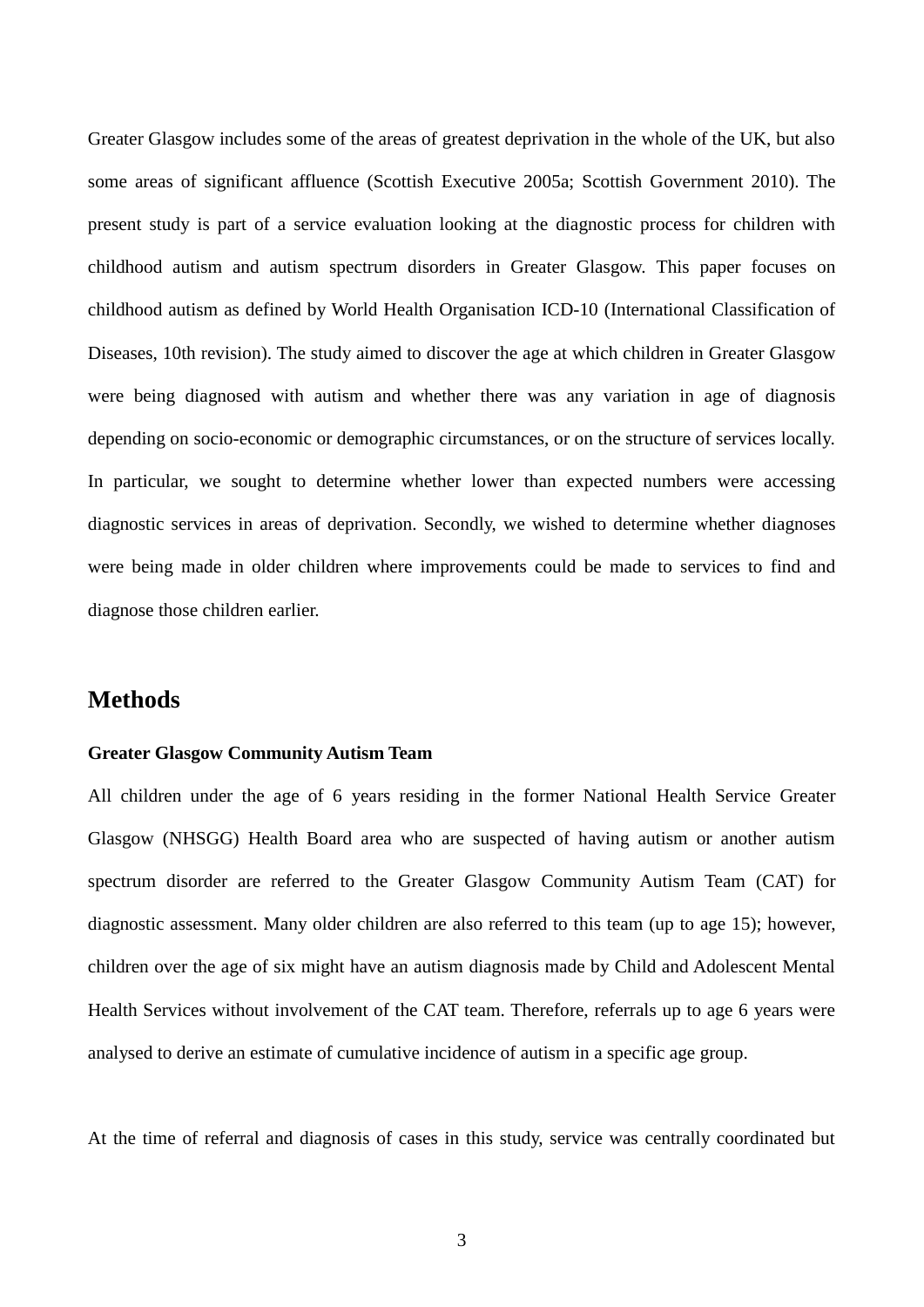delivered through teams in each of the four Child Development Centres (CDCs) in Greater Glasgow. A central waiting list helped to ensure equitable waiting times across the CDCs. All of the diagnostic teams comprise a community paediatrician and specialist speech and language therapist with expertise in autism. The teams could also include an educational psychologist. The teams followed uniform protocols and used the World Health Organisation ICD-10 diagnostic criteria. Protocols included a joint initial assessment, history taking by both professionals, a period of observation of the child in nursery or school (including Autism Diagnostic Observation Schedule if needed), a developmental assessment and medical examination (if not already completed recently) and a feedback meeting with parents to discuss a detailed written report. Information on children referred by age 6 years was provided from two databases: preschool children (498 cases) and school age children (of which there were 86 cases up to the age of 6 years). These were combined to create one database, of 584 cases, containing information on children referred to the Greater Glasgow CAT. The data were anonymized and checks conducted to ensure there were no duplicates.

When a child is referred to CAT, an entry is created on the database. A school age database was created in 2002. Information on preschool-age children began to be entered from October 2003. Because of long waiting times for diagnostic assessment, at the time of data extraction many children referred in 2008 had not completed the assessment process, hence this analysis was limited to data collected from 2004 until the end of 2007.

The database cannot provide information on the overall prevalence of autism, as it catalogues only the diagnostic assessment. The data are unable to inform on cases that, after diagnosis, have moved out of the area, nor on cases diagnosed elsewhere moving in. Instead cumulative incidence was estimated. Cumulative incidence is the number of new cases of a disease during a specified time, divided by the population at risk (Kirkwood & Sterne 2003).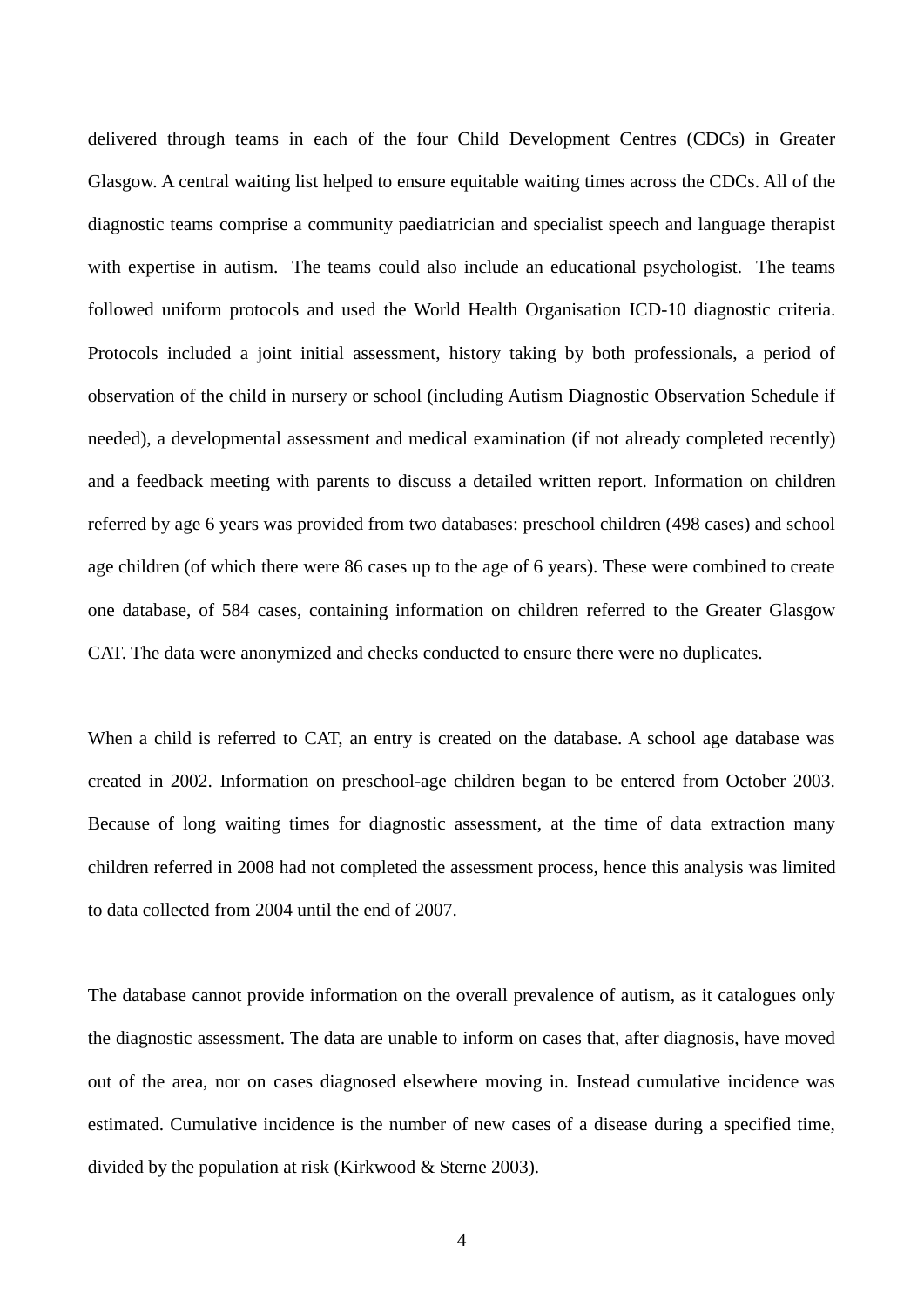Some information was missing for some cases, therefore the number of cases available for differing analyses varies. The dataset does not include sex of child or details of which cases had comorbidities (which may have an impact on the age at referral).

This report provides details of referrals, diagnoses, cumulative incidence of autism and source of referrals, and investigates links between diagnosis characteristics and deprivation using the Scottish Index of Multiple Deprivation (SIMD). The SIMD provides an indication of relative deprivation of a geographical area using indicators measuring income, employment, health, education, skills and training, housing, geographical access and crime (Scottish Government 2010). For this analysis, details of deprivation category used SIMD quintiles for the whole of Scotland, ranging from 1, least deprived, to 5, greatest deprivation, using postcode information to match to the appropriate SIMD quintile.

#### **Statistical analysis**

As the data consist of frequency counts, the chi-square test of association and the chi-square goodness of fit test were used for statistical analysis.

### **Ethics**

A study protocol was submitted to the National Research Ethics Service and confirmation was received that, as the purpose was to identify potential improvements and inform diagnostic services, further ethical approval was not required.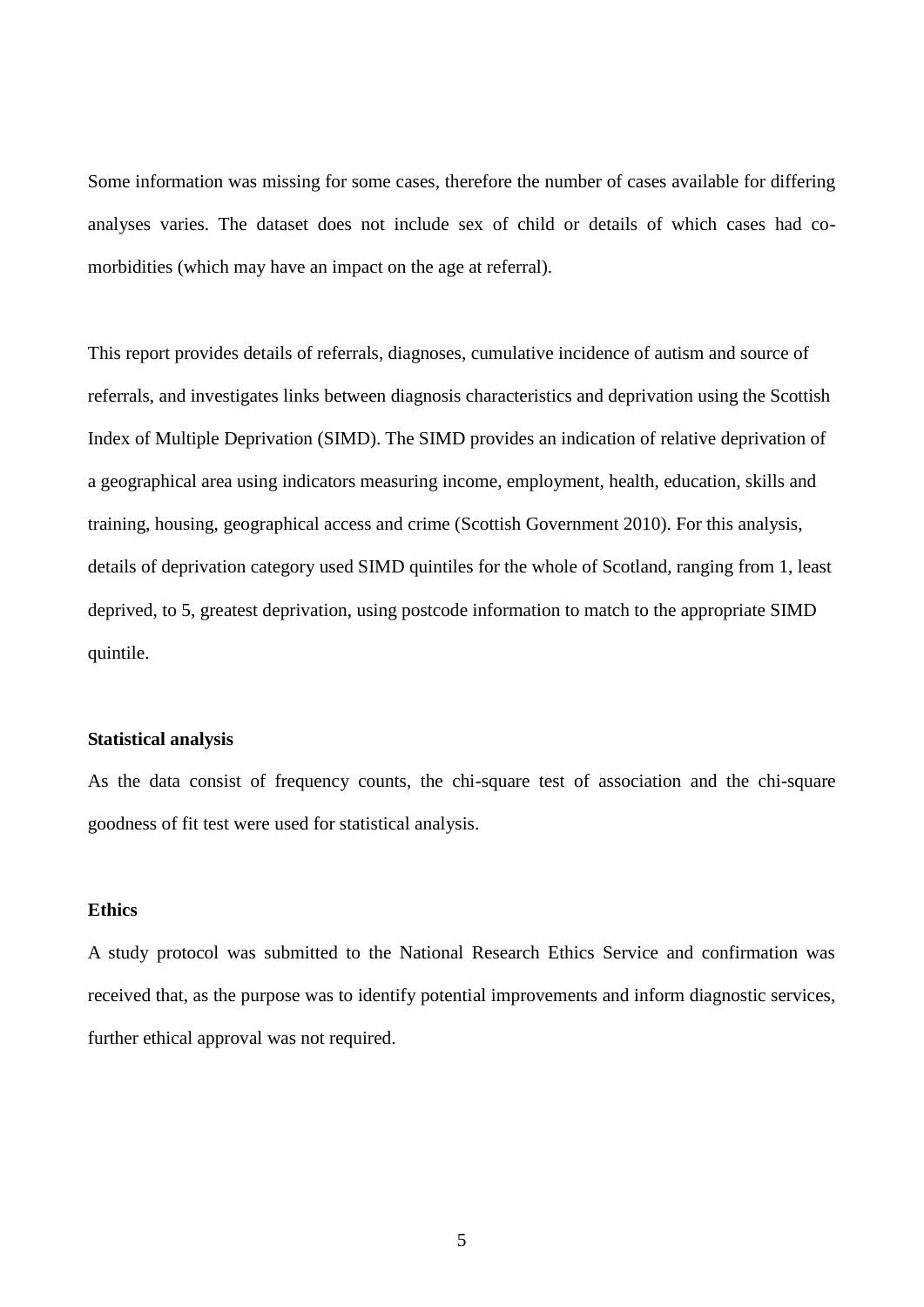## **Results**

#### **Diagnosis outcome**

Of all children under the age of 6 years at referral to the Glasgow CAT, 42.1% were diagnosed with autism and 17.6% with Asperger's syndrome. Table 1 shows the number of all referrals each year. The category labelled 'other' included diagnoses of 'global delay', 'behaviour difficulties', and Fragile X. The table details diagnosis outcome, including number of cases 'incomplete' (i.e. not yet received diagnosis at time of data extraction), 'missing' (i.e. no data entry of the diagnosis), and 'discontinued' (i.e. moved from area or child/parent/carer decided to stop diagnostic process).

### **Cumulative incidence of autism**

Population figures were sourced from NHSGG Community Health Index (CHI) data. CHI is the unique NHS identifier for Scottish residents. The age bands below 6 years for 2004 to 2007 were used, the figures extracted in December each year. Cases of autism, recorded for children referred by age 6 years 2004 to 2007 inclusive are presented in Table 2, with cumulative incidences. While no children were referred to CAT before the age of 1 year, there will be children in the community under the age of 1 year who will later be diagnosed with autism.

The estimated cumulative incidence of autism in children referred by age 6 years for NHSGG from January 2004 to December 2007 inclusive per year is 11.1 per 10,000 children aged 0 to 6 years.

#### **Age at diagnosis and referral to CAT clinic**

Of all referrals to Greater Glasgow CAT from age 0 to 15 years (1013 cases), of the 317 with a final diagnosis of autism, 77.6% (246 cases) were referred by age 6 years, the subset analysed in this study. Details of age at diagnosis and referral are outlined in Table 3. The table also shows the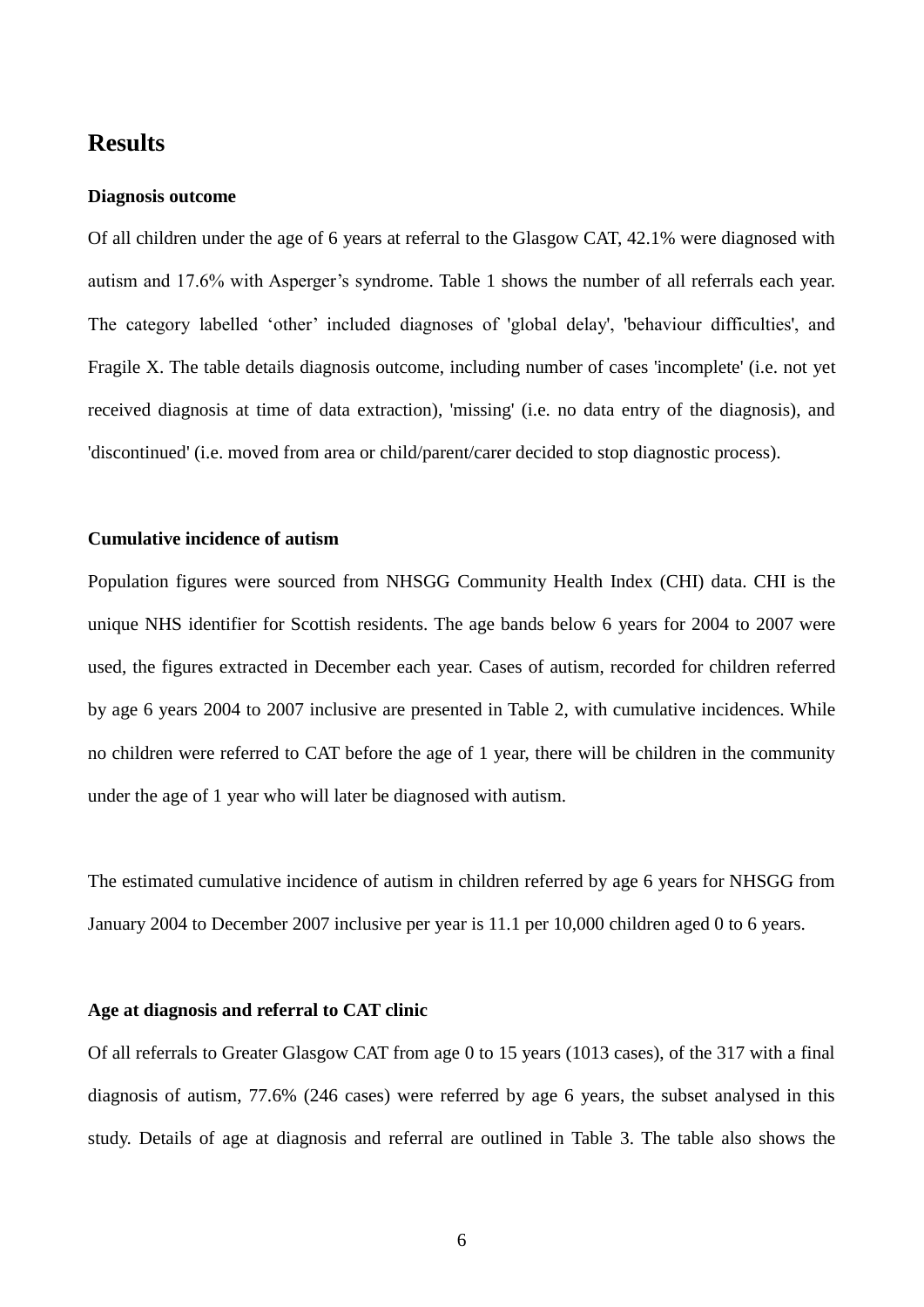proportion diagnosed and referred by age 4 years, ideally when diagnoses should be made in order to plan appropriate support in education prior to the child starting primary school.

#### **Length of wait for diagnosis**

Of the 202 cases with both referral date and date of autism diagnosis, the wait between the date at which the child was referred and the date they received a diagnosis was calculated. Mean wait was 11 months (95% CI 10.57 – 12.01), ranging from 1 to 32 months. Almost three quarters (72.3%) received a diagnosis within 12 months of being referred to the CAT, 90.6% diagnosed within 18 months of referral, 96.5% within 2 years.

#### **Deprivation**

Of the 246 cases of autism, data required to assign SIMD score (i.e. postcode) were missing for 40 cases, therefore Table 4 shows results for 206 cases. 'Autism per cent' shows the percentage of autism cases resident in each SIMD quintile. The 'Population per cent' column shows the proportion of relevant NHSGG population in each SIMD category as a percentage. Within the Greater Glasgow area there is a high proportion of people in the most deprived category. The results show a lower-than-expected number of children with autism was diagnosed in the least deprived quintile, while a higher-than-expected number was diagnosed in the most deprived. Using a chisquare goodness of fit test, this association between increased deprivation and increased numbers of diagnosed cases of autism was found to be statistically significant.

#### **Autism by geographical area**

The Greater Glasgow CAT database contains referrals from 10 primary care areas. For six of these, the whole area is covered by the service, whilst the other four are only partly covered. Table 5 shows the population for each of the 10 areas, for age 0 to 6 years, as a percentage of the total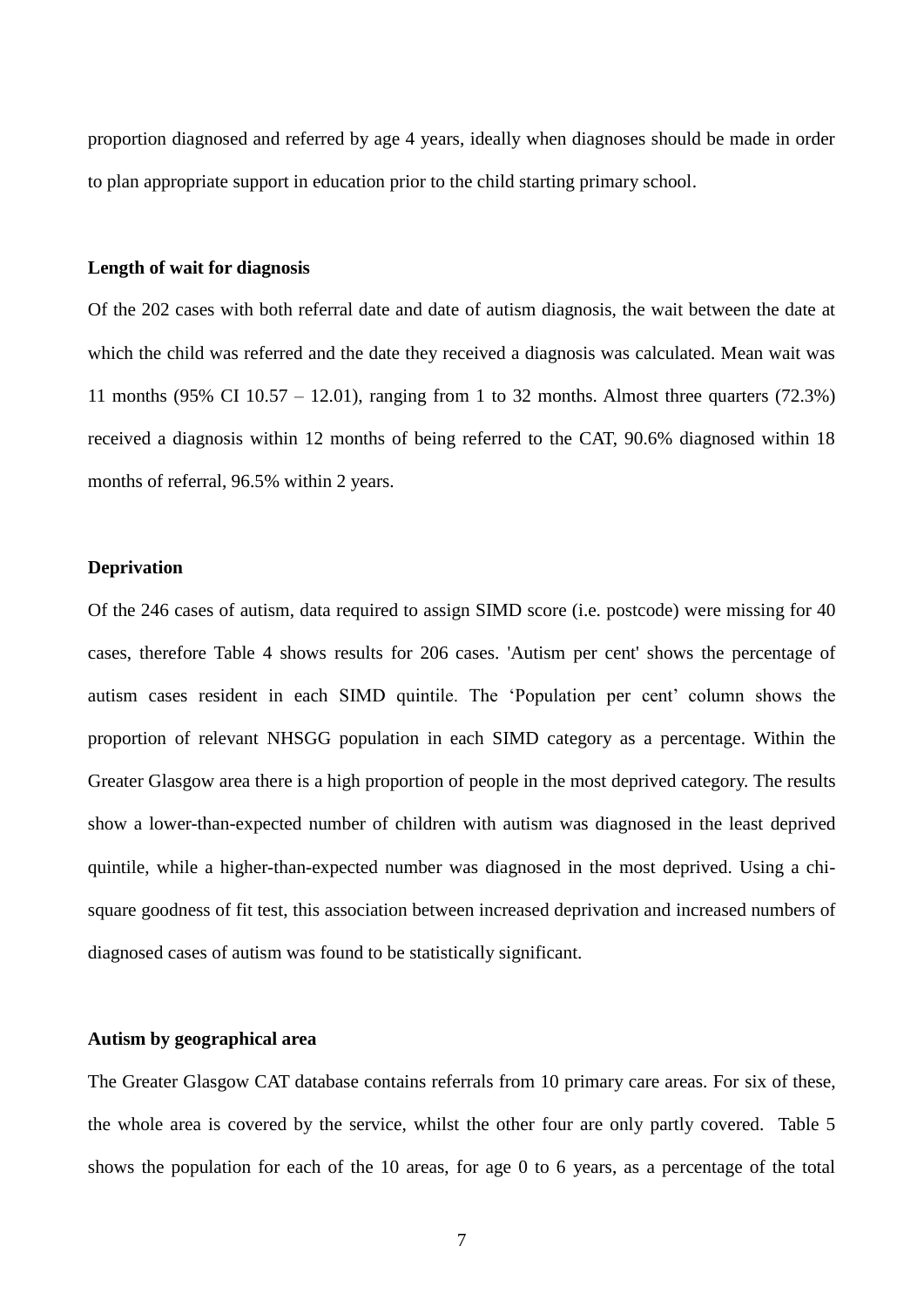relevant population (222,281) covered by the service. The third column shows the number of autism cases diagnosed from each area for 2004 to 2007. The fourth column calculates how many cases of autism one might expect to find in each area according to the population proportion of the total autism cases with information identifying their area (224 cases). For example, for Area 1, the population is 12.45% of the total population, so it would be expected (all else being equal) that 12.45% of the 224 autism cases would be from Area 1. Of course, there will be variation due to chance. However, while most areas roughly match the estimation, Areas 5, 6 and 8 show a particularly large difference between actual number and expected.

The expected numbers of autism cases were used to calculate a chi square goodness of fit test, with the population percent providing the expected value proportions. The results indicate a difference between areas.

#### **Discussion**

Analysis of this data gathered as part of a service evaluation of referrals to Greater Glasgow CAT, from 2004 to 2007 inclusive, found a mean cumulative incidence of 11.1 per year per 10,000 children aged 0 to 6 years. While the dataset does not record children moving out of the catchment area after diagnosis, nor those previously diagnosed moving in, hence not allowing an accurate estimation of prevalence, this cumulative incidence could be taken as a crude estimate of prevalence, acknowledging the fore-mentioned caveats. Nevertheless, if the cumulative incidence rates for the four years 2004-2007 are collapsed, the rate of 44.3 per 10,000 would probably be a crude indication of the prevalence of autism under age 6 years in Greater Glasgow. Cumulative incidence for autism in children up to age 5 years, was found to be 27.2 per 10,000 in one Japanese study (Honda *et al.* 2005). However, Honda's figures were obtained from a mass screening for autism at a universal health check-up. In Greater Glasgow during this period, diagnoses were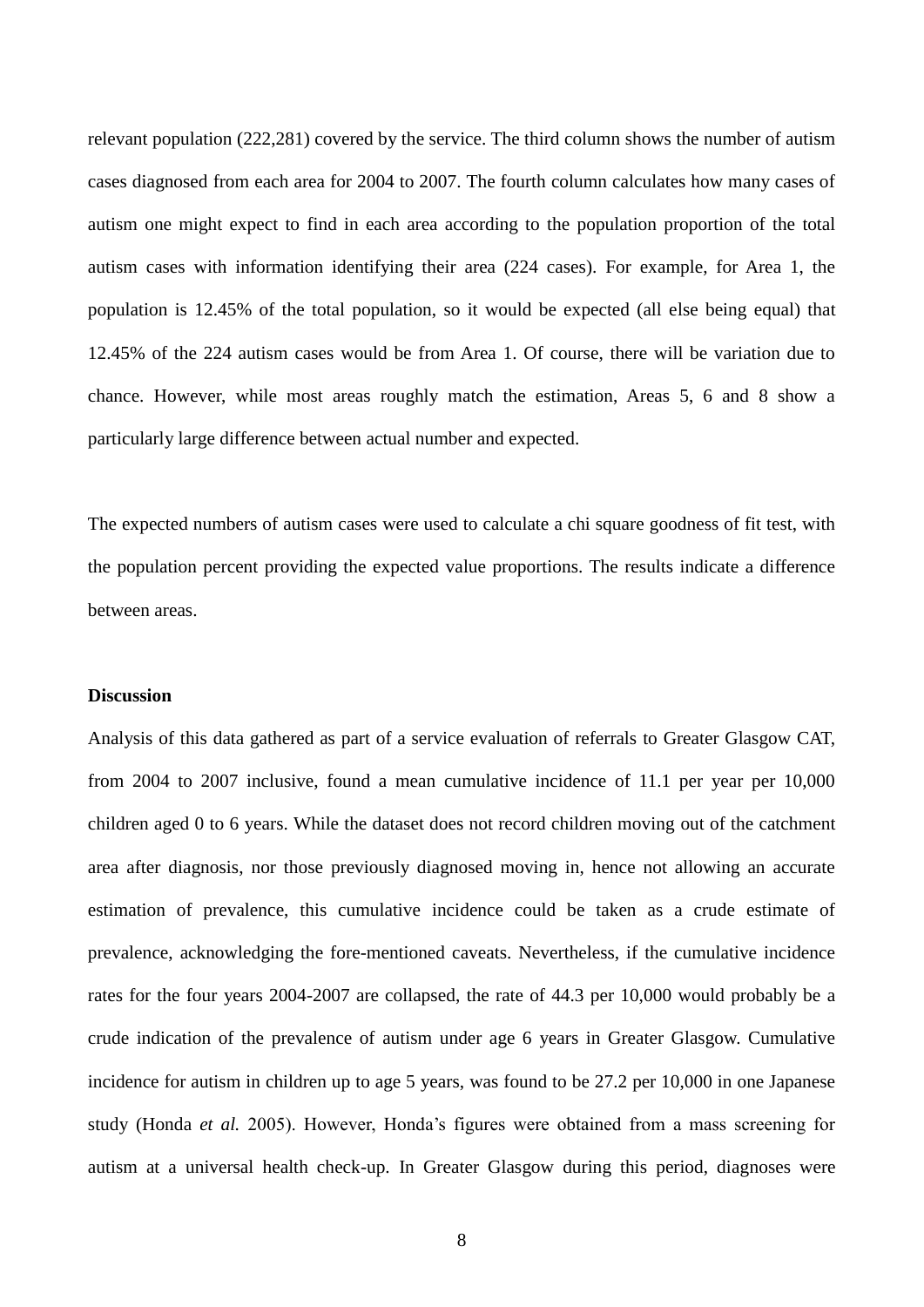frequently made at age 6 and above, so we believe our figure to be a considerable underestimate of the total prevalence for autism. Age of children in the study is one reason for variance between studies (Williams *et al.* 2006). While, as mentioned above, cumulative incidence and prevalence are not directly comparable, the cumulative incidence found here is close to the prevalence estimate of 12.7 per 10,000 for South Wales (Latif & Williams 2007).

Age at referral to Glasgow CAT is presented to provide further understanding regarding points along the pathway of detection and diagnosis where services might be improved. Age at referral is also important as it indicates that the possibility of the diagnosis has been discussed with the family, at which point autism-friendly strategies may be introduced, (e.g. in nursery), even before a diagnosis has been confirmed. Early intervention has been shown to produce positive outcomes (Howlin *et al.* 2009; McConachie & Diggle 2007; Smith 1999). As noted in Introduction, this dataset does not include details of which cases had co-morbidities which may impact on age at referral. Nor is there information on whether a child is already receiving assistance as autism is strongly suspected and the diagnosis more a formality than the beginning of assistance.

Analysis of differences in autism frequency by SIMD attained statistical significance, with a diagnosis being more likely in the most deprived group. While it is reassuring to find therefore that there is no evidence of this most deprived group 'slipping through the net' in terms of accessing services, it is not possible to determine whether this represents a real difference in incidence according to socio-economic status, or whether Glasgow's most deprived category are just being identified earlier than other children, more of whom are perhaps referred at age 6 years or older. There were differences noted by service delivery areas that are unlikely to be due to chance. The comparison of expected and actual cases of autism within areas of Greater Glasgow is particularly interesting. Areas 1 to 5 are all covered by one local authority, whilst each of the other areas has its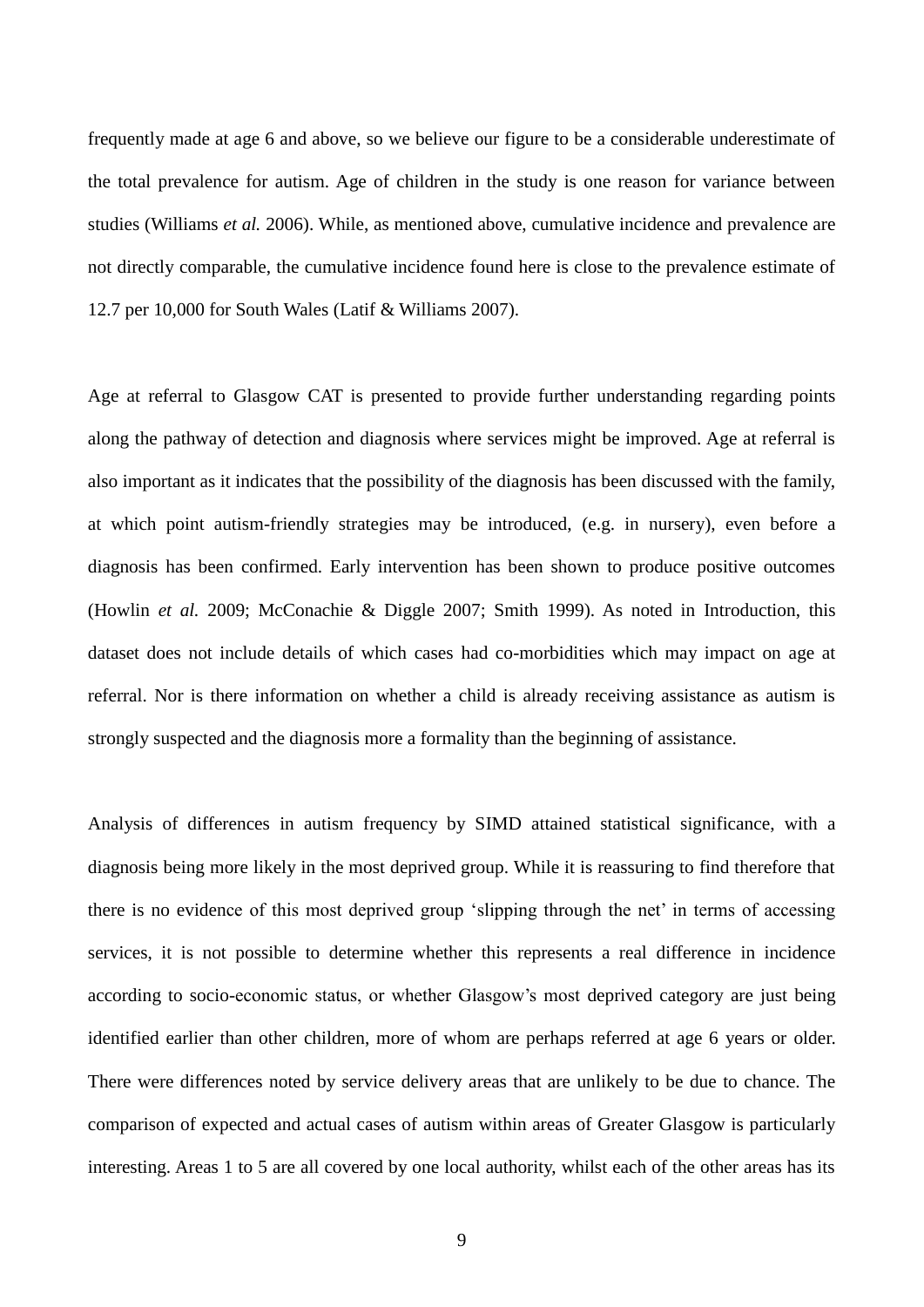own local authority. Areas 1 and 2 have the highest levels of deprivation, whilst Areas 6 and 8 are the most affluent. In most health statistics, Areas 6 and 8 would be expected to follow a similar pattern, and yet in Area 6 only one third of the expected number of autism cases are being identified for referral by age 6, whilst in Area 8 there is a small over-representation. This would support a hypothesis that at least part of the variation seen by deprivation must be explained by local service factors rather than true differences in incidence. Possible explanations for these differences are being explored. The proportion of private as opposed to local authority nursery provision is high in Area 6, so one hypothesis would be that staff in private nurseries are less confident than their local authority counterparts in recognising developmental difficulties and discussing possible referrals with parents. Potentially an intervention in the form of "autism awareness" training and facilitation of referral pathways for these private nurseries may be of benefit. Conversely, some affluent parents with an older child with autism may have moved into Area 8 specifically to access perceived highquality educational provision. And a subsequent younger sibling with autism has been diagnosed earlier because of parental awareness.

### **Conclusion**

This is the first paper to give a frequency estimate for childhood autism in the population of Greater Glasgow. The estimate is within the range expected from reports published from elsewhere. There were significant differences found according to socioeconomic status. Differences were also noted between geographic areas within Greater Glasgow, which are more likely to represent differences in case ascertainment than in true prevalence. While not possible within the scope of this study, analysis of patients' birth records might determine whether there might be a contribution to the geographic differences resulting from migration due to service availability. During the period of study, waiting times for autism diagnostic assessment were equitable across the Board area, as there was one single specialist diagnostic team, but differences exist in Local Authority and primary care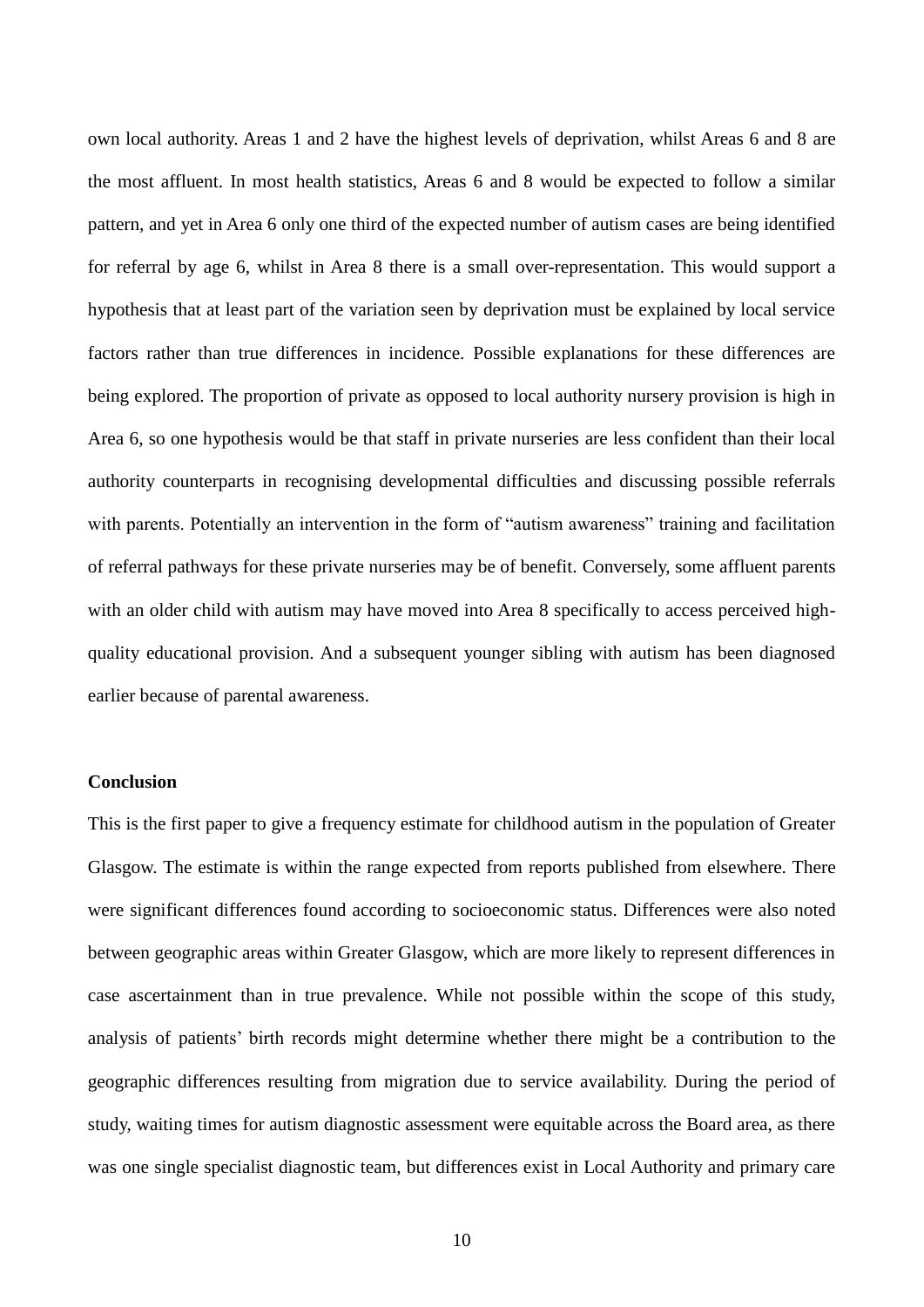provision and practice leading to referral. These are now being explored, in the hope of intervening in pursuit of equity. After referral, processes are specific to autism, but many of the early processes in terms of recognising that a child has an additional need, and navigating the pathway through primary care and beyond, are not unique to autism. Children with all manner of other disabilities and developmental difficulties face similar challenges in reaching diagnosis, and are also likely to benefit from work done in early years' settings to raise awareness of appropriate care pathways. Health for all Children 4: Guidance on Implementation in Scotland (2005) recommended the development of local care pathways describing referral and access arrangements for assessment and treatment for a variety of developmental concerns, and that these pathways should be monitored and evaluated on an ongoing basis to ensure their effectiveness (Scottish Executive 2005b). Six years on, we are just beginning to realise that vision.

#### **Key messages**

The estimated cumulative incidence of autism in Greater Glasgow was 11.1 per year per 10,000 children aged 0-6 years.

Cumulative incidence varied by area within the city.

Cumulative incidence did vary by deprivation on this dataset of children referred by age 6 years.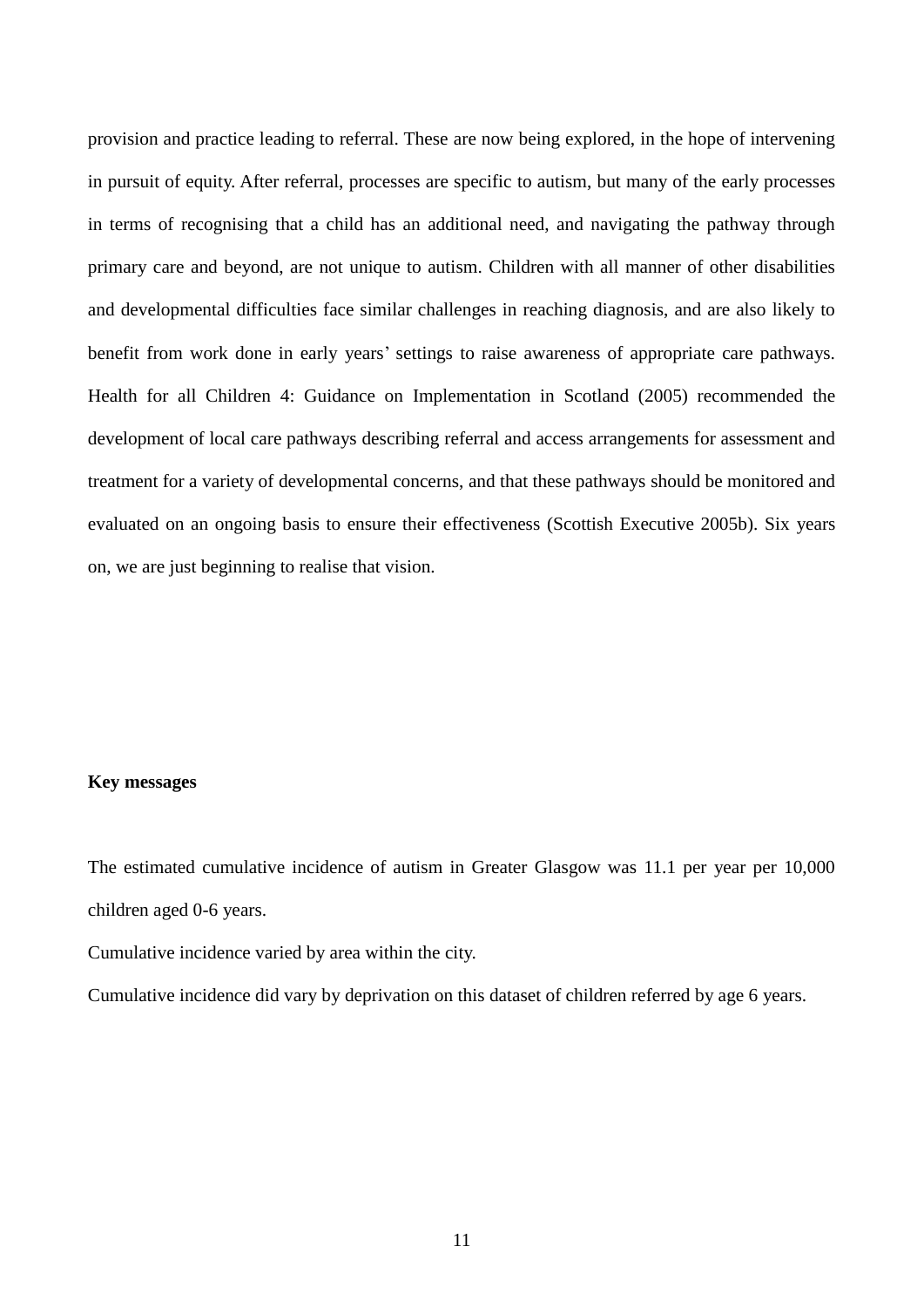### **References**

Baird, G., Simonoff, E., Pickles, A., Chandler, S., Loucas, T., Meldrum, D. & Charman, T. (2006) Prevalence of disorders of the autism spectrum in a population cohort of children in South Thames: the Special Needs and Autism Project (SNAP), *Lancet*, **368**, 210-215.

Charman, T., Taylor, E., Drew, A., Cockerill, H., Brown, J. A. & Baird, G. (2005) Outcome at 7 years of children diagnosed with autism at age 2: predictive validity of assessments conducted at 2 and 3 years of age and pattern of symptom change over time, *Journal of Child Psychology and Psychiatry*, **46**, 500-513.

Cox, A., Klein, K., Charman, T., Baird, G., Baron-Cohen, S., Swettenham, J., Drew, A. & Wheelwright, S. (1999) Autism spectrum disorders at 20 and 42 months of age: stability of clinical and ADI-R diagnosis, *Journal of Child Psychology and Psychiatry*, **40**, 719-732.

Croen, L. A., Grether, J. K. & Selvin, S. (2002) Descriptive epidemiology of autism in a California population: who is at risk? *Journal of Autism and Developmental Disorders*, **32,** 217-224.

De Giacomo, A. & Fombonne, E. (1998) Parental recognition of developmental abnormalities in autism, *European Child & Adolescent Psychiatry*, **7**, 131-136.

Durkin, M. S., Maenner, M. J., Meaney, F. J., Levy, S. E., DiGuiseppi, C., Nicholas, J. S., Kirby, R. S., Pinto-Martin, J. A. & Schieve, L. A. (2010) Socioeconomic inequality in the prevalence of autism spectrum disorder: evidence from a US cross-sectional study. *PLoS One*, **5,** e11551.

Fombonne, E. (2009) Epidemiology of pervasive developmental disorders. *Pediatric Research*, **65,** 591-598.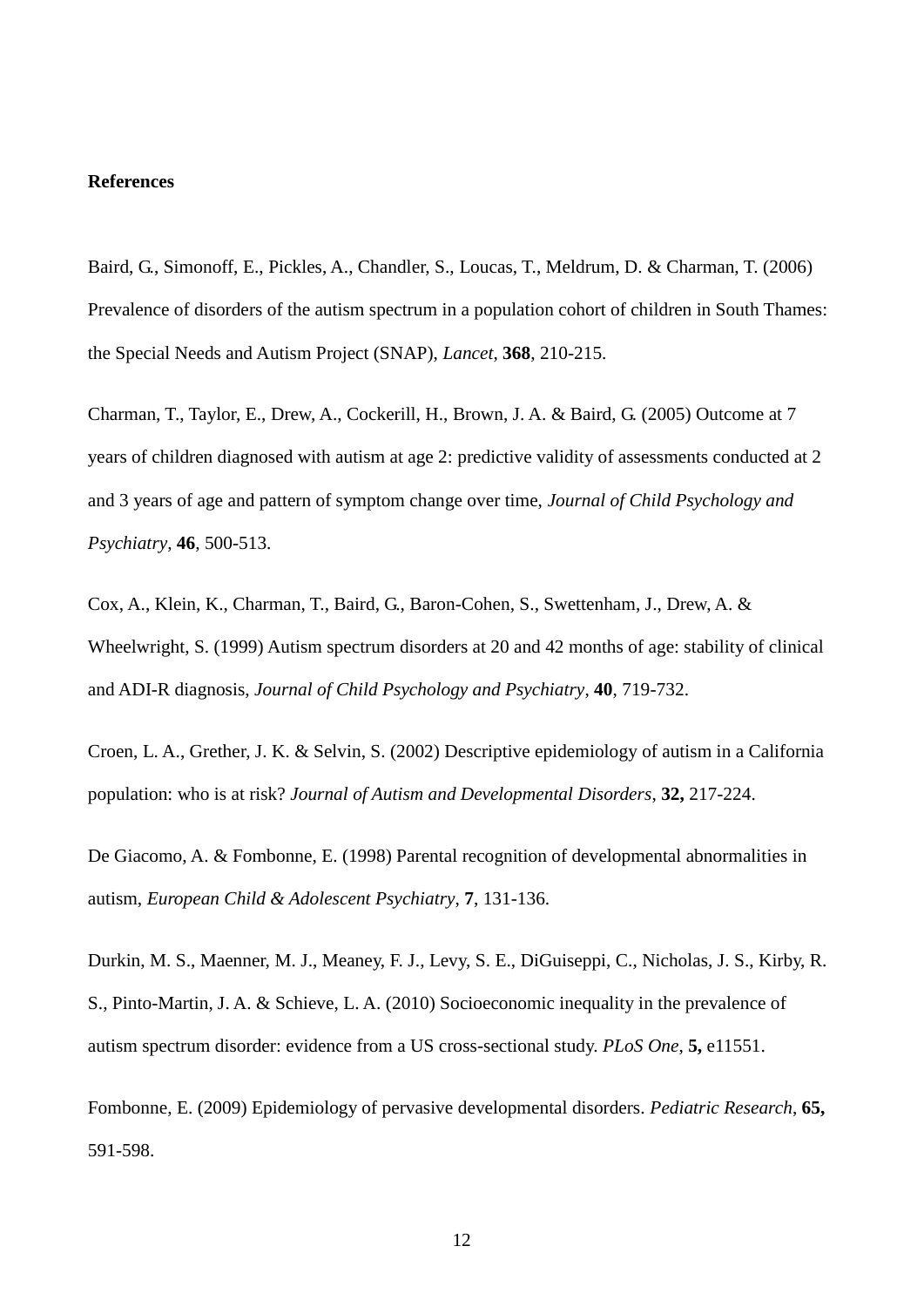Harrison, M. J., O'Hare, A., Campbell, H., Adamson, A., & McNeillage, J. (2006) Prevalence of autistic spectrum disorders in Lothian, Scotland: An estimate using the 'capture-recapture' technique, *Archives of Disease in Childhood*, **91**, 16-19.

Honda, H., Shimizu, Y., Imai, M., & Nitto, Y. (2005) Cumulative incidence of childhood autism: a total population study of better accuracy and precision, *Developmental Medicine & Child Neurology*, **47**, 10-18.

Howlin, P., Magiati, I. & Charman, T. (2009) Systematic review of early intensive behavioral interventions for children with autism. *American Journal on Intellectual and Developmental Disabilities,* **114,** 23-41.

Kirkwood, B. R. & Sterne, J. A. (2003) *Essential Medical Statistics and Epidemiology*. Blackwell Science, Oxford, UK. p.146.

Larsson, H. J., Eaton, W. W., Madsen, K. M., Vestergaard, M., Olesen, A. V., Agerbo, E., Schendel, D., Thorsen, P. & Mortensen, P. B. (2005) Risk factors for autism: perinatal factors, parental psychiatric history, and socioeconomic status. *American Journal of Epidemiology*, **161**, 916-925.

Latif, A. H. A. & Williams, W. R. (2007) Diagnostic trends in autistic spectrum disorders in the South Wales valleys. *Autism*, **11**, 479-487.

McConachie, H. & Diggle, T. (2007) Parent implemented early intervention for young children with autism spectrum disorder: a systematic review. *Journal of Evaluation in Clinical Practice*, **13**, 120- 129.

Scottish Executive (2005a) *Social focus on deprived areas*. Scottish Executive, Edinburgh. Available at<http://www.scotland.gov.uk/Publications/2005/09/2792129/21311> (last accessed 15 Feb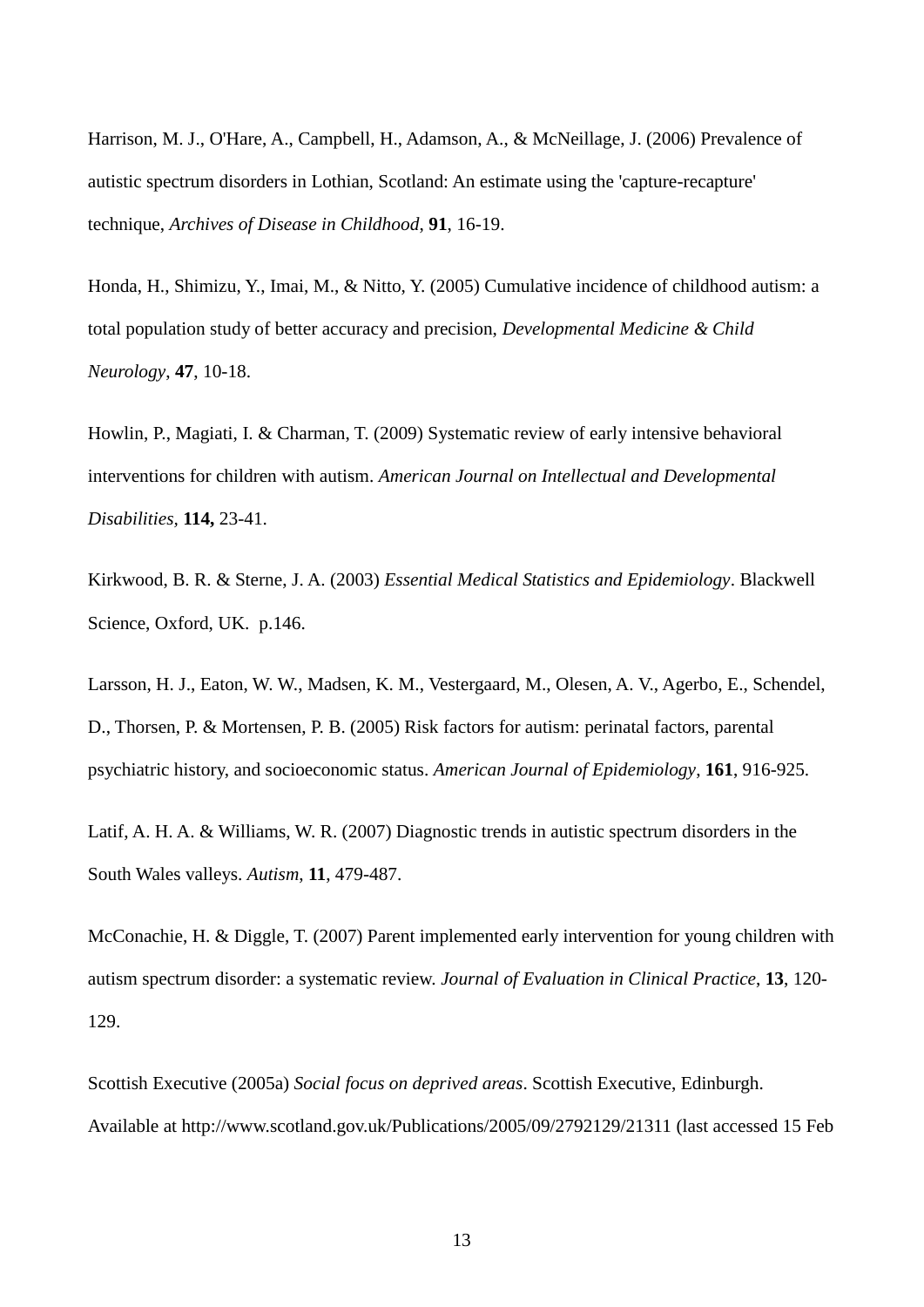2011).

Scottish Executive (2005b) *Health for all children 4: guidance on implementation in Scotland Edinburgh*. Available at <http://www.scotland.gov.uk/Publications/2005/04/15161325/13269> (last accessed 22 March 2011).

Scottish Government (2010) *Deprivation: Scottish Index of Multiple Deprivation. High level summary of statistics trends.* Scottish Government, Edinburgh. Available at www.scotland.gov.uk/Publications/2006/10/13142739/0 (accessed 21 Jun 2009).

Smith, T. (1999) Outcome of early intervention for children with autism. *Clinical Psychology: Science and Practice*, **6,** 33-49.

Stone, W. L., Lee, E. B., Ashford, L., Brissie, J., Hepburn, S. L., Coonrod, E. E. & Weiss, B. H. (1999) Can autism be diagnosed accurately in children under 3 years?, *Journal of Child Psychology and Psychiatry*, **40**, 219-226.

Williams, J. G., Higgins, J. P. T. & Brayne, C. E. G. (2006) Systematic review of prevalence studies of autism spectrum disorders, *Archives of Disease in Childhood*, **91**, 8-15.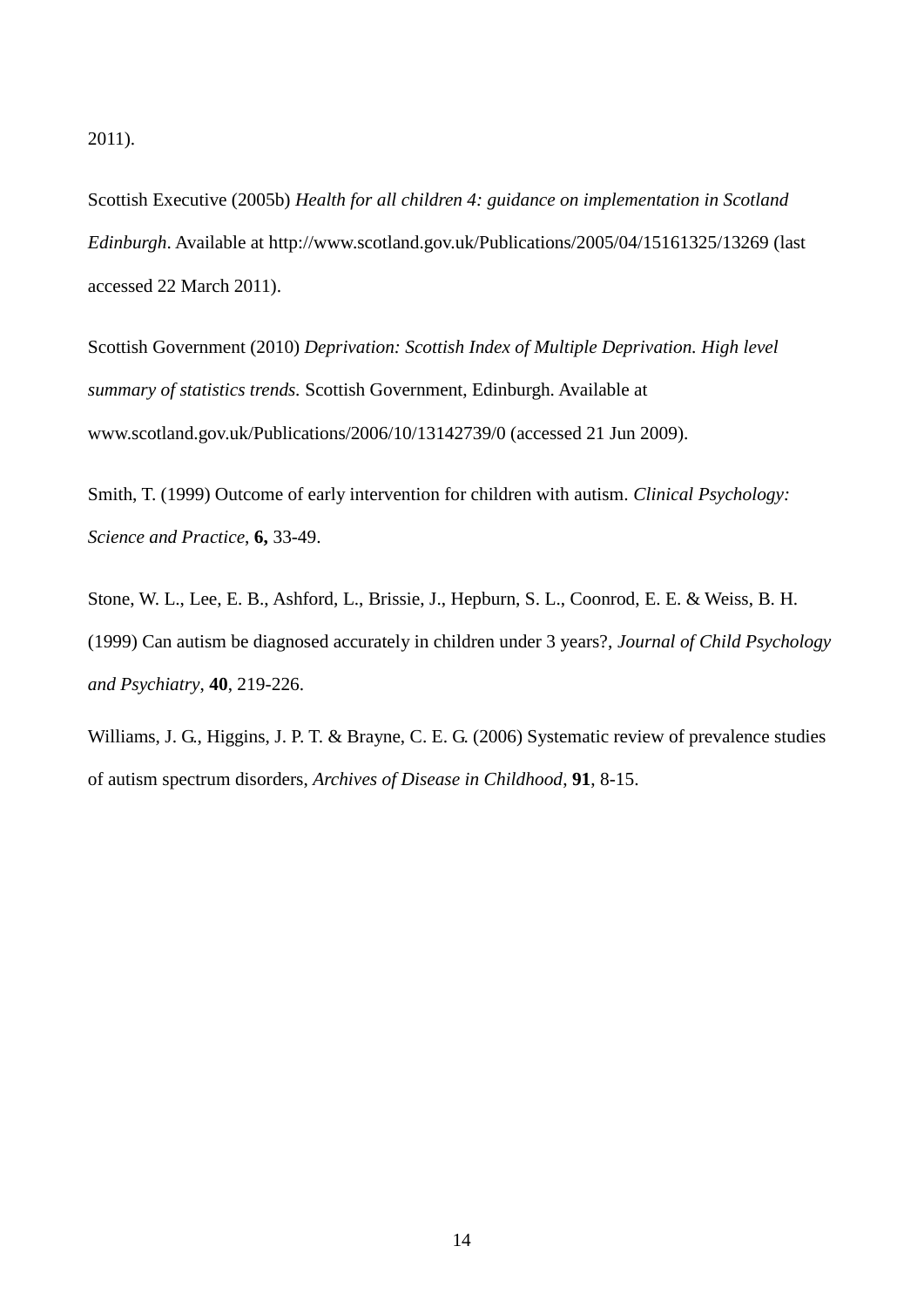|                     | Year of referral |                 |                 |                 |                         |
|---------------------|------------------|-----------------|-----------------|-----------------|-------------------------|
| <b>Diagnosis</b>    | 2004<br>No. (%)  | 2005<br>No. (%) | 2006<br>No. (%) | 2007<br>No. (%) | <b>Total</b><br>No. (%) |
| Autism              | 57(40.1)         | 68 (41.2)       | 63 (46.7)       | 58 (40.8)       | 246<br>(42.1)           |
| Asperger's syndrome | 27(19.0)         | 27(16.4)        | 20(14.8)        | 29(20.4)        | 103<br>(17.6)           |
| Language disorder   | 21 (14.8)        | 22(13.3)        | 8(5.9)          | 1(0.7)          | 52 (8.9)                |
| "not ASD"           | 22 (15.5)        | 27 (16.4)       | 17(12.6)        | 20(14.1)        | 86 (14.7)               |
| Incomplete          | 1(0.7)           | 1(0.6)          | 0(0)            | 8(5.6)          | 10(1.7)                 |
| Other               | 6(4.2)           | 2(1.2)          | 1(0.7)          | 0(0)            | 9(1.5)                  |
| Discontinued        | 3(2.1)           | 5(3.0)          | 8(5.9)          | 4(2.8)          | 20(3.4)                 |
| Diagnosis missing   | 5(3.5)           | 13(7.9)         | 18 (13.3)       | 22(15.5)        | 58 (9.9)                |
| Total               | 142 (100)        | 165(100)        | 135 (100)       | 142<br>(100)    | 584<br>(100)            |

**Table 1 Diagnosis outcome by year of referral**

**Table 2 Cumulative incidence of autism per 10,000 by year of referral and age group**

| <b>Year</b> | Age group<br>(years, inclusive) | No. cases autism <sup>*</sup> | <b>Population</b> | <b>Cumulative</b><br>incidence<br>$(per\,10,000)$ |
|-------------|---------------------------------|-------------------------------|-------------------|---------------------------------------------------|
|             | $0 - 1$                         | $\overline{2}$                | 18,334            | 1.1                                               |
| 2004        | $2 - 3$                         | 46                            | 18,366            | 25.0                                              |
|             | $4 - 5$                         | 9                             | 18,863            | 4.8                                               |
|             | <b>Total</b>                    | 57                            | 55,563            | 10.3 (Mean)                                       |
|             | $0-1$                           | $\overline{4}$                | 18,468            | 2.2                                               |
|             | $2 - 3$                         | 40                            | 18,159            | 22.0                                              |
| 2005        | $4 - 5$                         | 24                            | 18,517            | 13.0                                              |
|             | <b>Total</b>                    | 68                            | 55,144            | 12.3 (Mean)                                       |
|             | $0-1$                           | $\overline{2}$                | 18,442            | 1.1                                               |
| 2006        | $2 - 3$                         | 45                            | 18,732            | 24.0                                              |
|             | $4 - 5$                         | 16                            | 18,211            | 8.8                                               |
|             | <b>Total</b>                    | 63                            | 55,385            | 11.4 (Mean)                                       |
|             | $0-1$                           | 1                             | 18,936            | 0.5                                               |
|             | $2 - 3$                         | 37                            | 19,106            | 19.4                                              |
| 2007        | $4 - 5$                         | 20                            | 18,147            | 11.0                                              |
|             | <b>Total</b>                    | 58                            | 56,189            | 10.3 (Mean)                                       |

\*of cases referred in each of the years 2004 to 2007, the number of cases referred that year who subsequently received a final diagnosis of autism. The diagnosis could have been made in a subsequent year.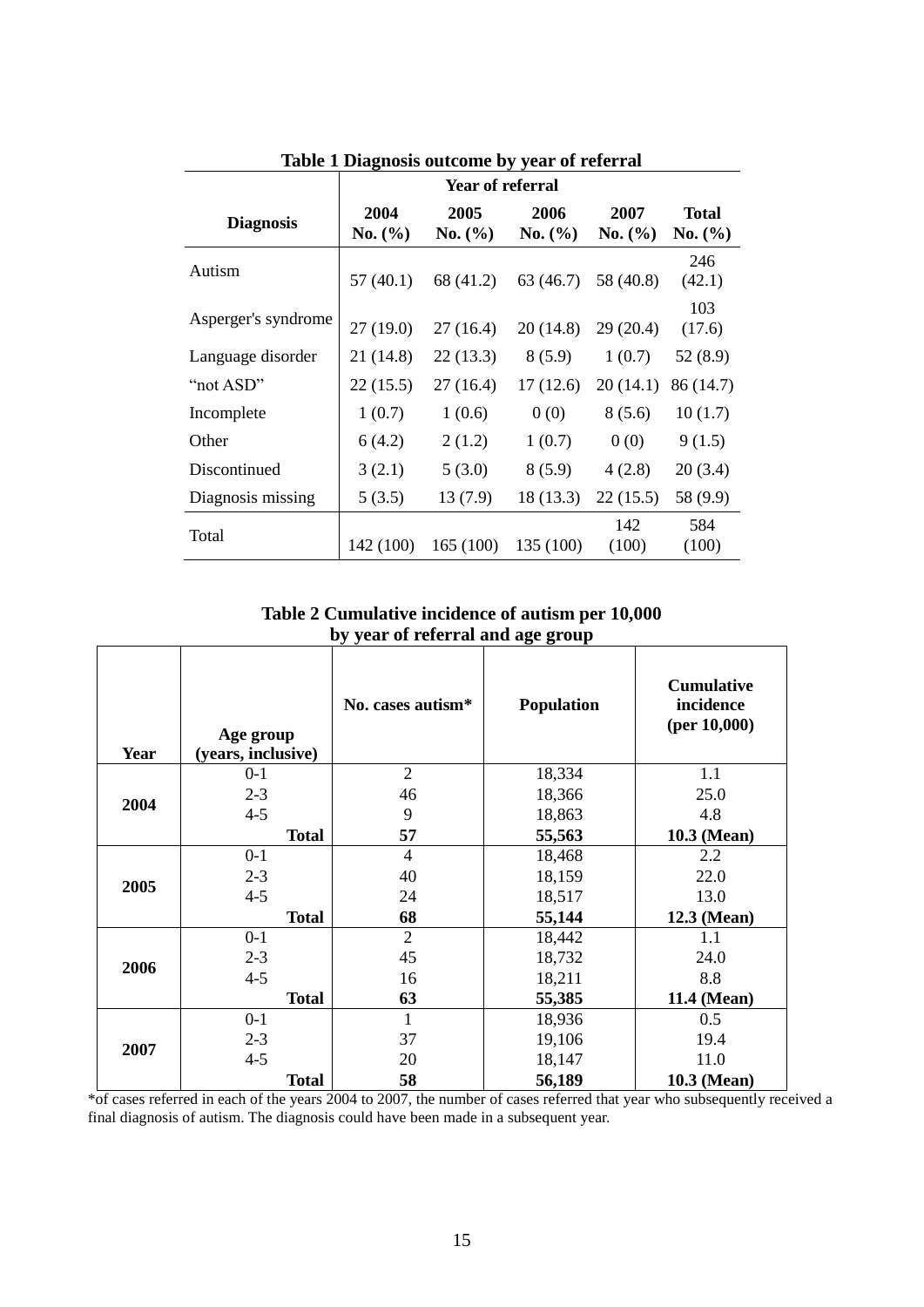| Table 5 Age at diagnosis and referral to Community Autism Team clinic |                      |                 |                   |                                               |                                              |
|-----------------------------------------------------------------------|----------------------|-----------------|-------------------|-----------------------------------------------|----------------------------------------------|
|                                                                       | Mean age<br>(months) | 95% CI          | Range<br>(months) | <b>Diagnosed</b><br>by age 4<br>years $(\% )$ | <b>Referred</b><br>by age 4<br>years $(\% )$ |
| Age at<br>$diagnostic$ *                                              | 54                   | $52.38 - 56.35$ | $29 - 98$         | 34.2%                                         |                                              |
| Age at<br>referral                                                    | 43                   | $40.89 - 44.2$  | $19 - 71$         |                                               | 72%                                          |

**Table 3 Age at diagnosis and referral to Community Autism Team clinic**

\* Diagnosis frequently made subsequent to study referral cut off age of 6 years.

| <b>SIMD</b><br>quintile | Autism<br>frequency <sup>a</sup> | Autism<br>per cent* | <b>Population</b><br>per cent** |
|-------------------------|----------------------------------|---------------------|---------------------------------|
| 1 least deprived        | 28                               | 13.6                | 20.0                            |
| 2                       | 23                               | 11.2                | 12.2                            |
| 3                       | 15                               | 7.3                 | 9.9                             |
| 4                       | 30                               | 14.6                | 15.1                            |
| 5 most deprived         | 110                              | 53.4                | 42.9                            |
| Total                   | 206                              | 100                 | 100                             |

**Table 4 SIMD quintiles: comparison of autism cases with general population**

.  $\alpha$   $\chi^2$  =11.0077, d.f .=4, p=0.026.

\*Autism per cent: the percentage of autism cases resident in each SIMD quintile.

\*\*Population per cent: the proportion of relevant NHS Greater Glasgow population in each SIMD category as a percentage. SIMD: Scottish Index of Multiple Deprivation.